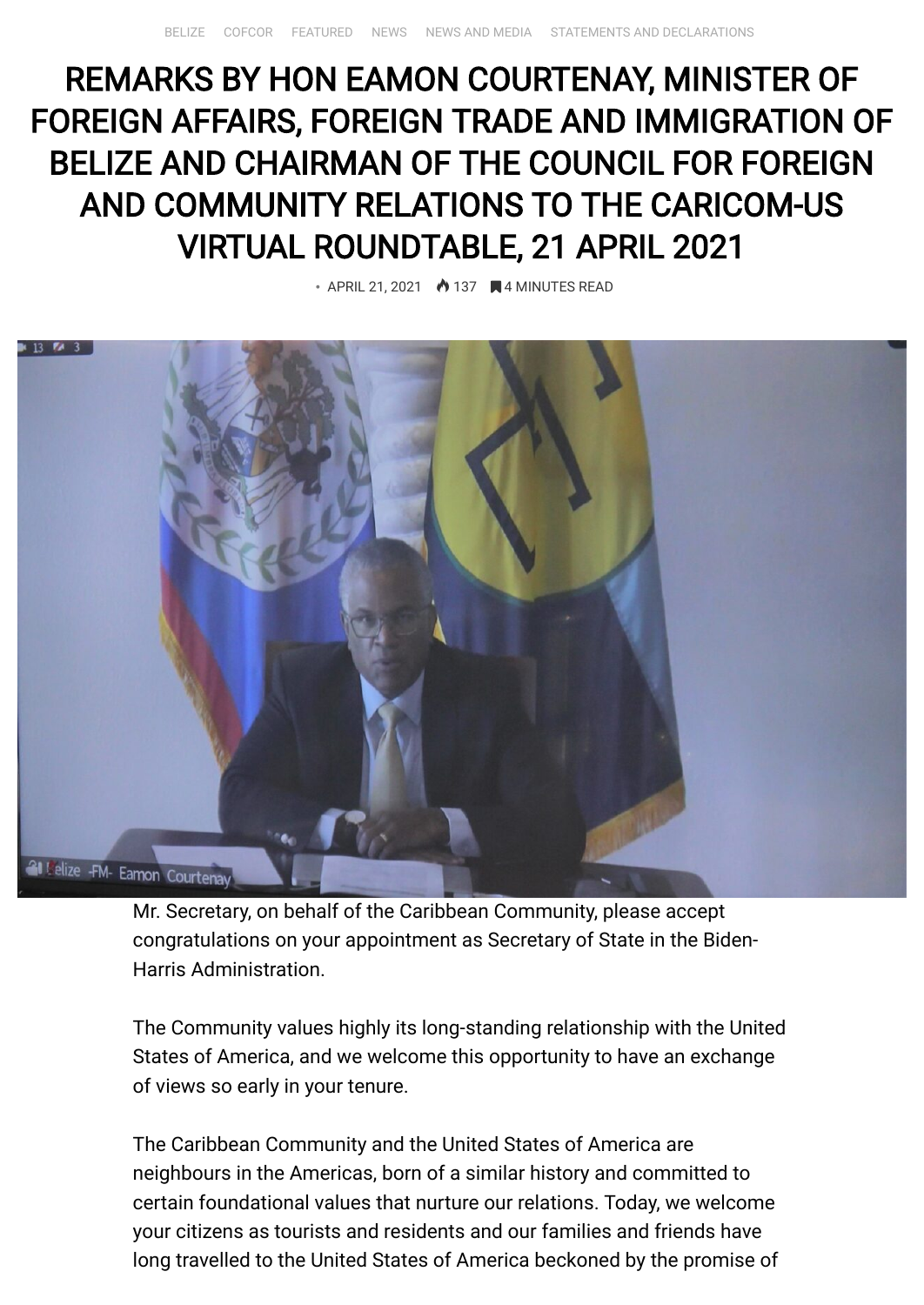opportunity and the warm welcome of Lady Liberty to people "yearning to breathe free". Our peoples bind us together and call us to work diligently to deliver a better and more secure future

The economic challenges we face, the climate risks that threaten us and the multiple vulnerabilities we experience presents a complex and unforgiving international environment.

Therefore, Mr. Secretary, CARICOM welcomed President Biden's intention to "repair our alliances and engage with the world once again". We draw comfort from his pledge to "be a strong and trusted partner for peace, progress, and security".

Our Community, a united bloc of 15 members states and 5 associate members, is excited by the opportunity to renew and reshape our alliance with the United States of America. And most importantly, as a Community to engage and work constructively with the United States of America on the many issues that require our collective attention.

The world we knew has been dramatically disrupted by the COVID-19 pandemic. Today we chose not to meet in person to reduce health risks and because of the challenges of international travel. No country has escaped the devastating impact of the COVID-19 pandemic or the climate crisis which pre-dated it.

Mr. Secretary, of the 20 countries with the steepest economic downturn in the world in 2020, 8 are CARICOM Member States. Today, high indebtedness, exacerbated by the pandemic has left some CARICOM Member states debt-to-GDP over 100%, including Belize at 135%, Barbados at 148% and Suriname at 134%.

Our economic recovery from the pandemic will only begin in earnest when we have access to adequate vaccines. Justice, equity and the health of our people demand that we get access now.

Additionally, we face a financing gap of about \$4 billion to support our recovery. As Middle-Income Countries we have little access to development financing owing to the use of GDP per capita as the principal criterion for access to concessional financing. This is wrong.

We will continue to resolutely advocate for the elaboration of a multidimensional vulnerability index to finally give effect to the special case of small island developing states in the international financial system. This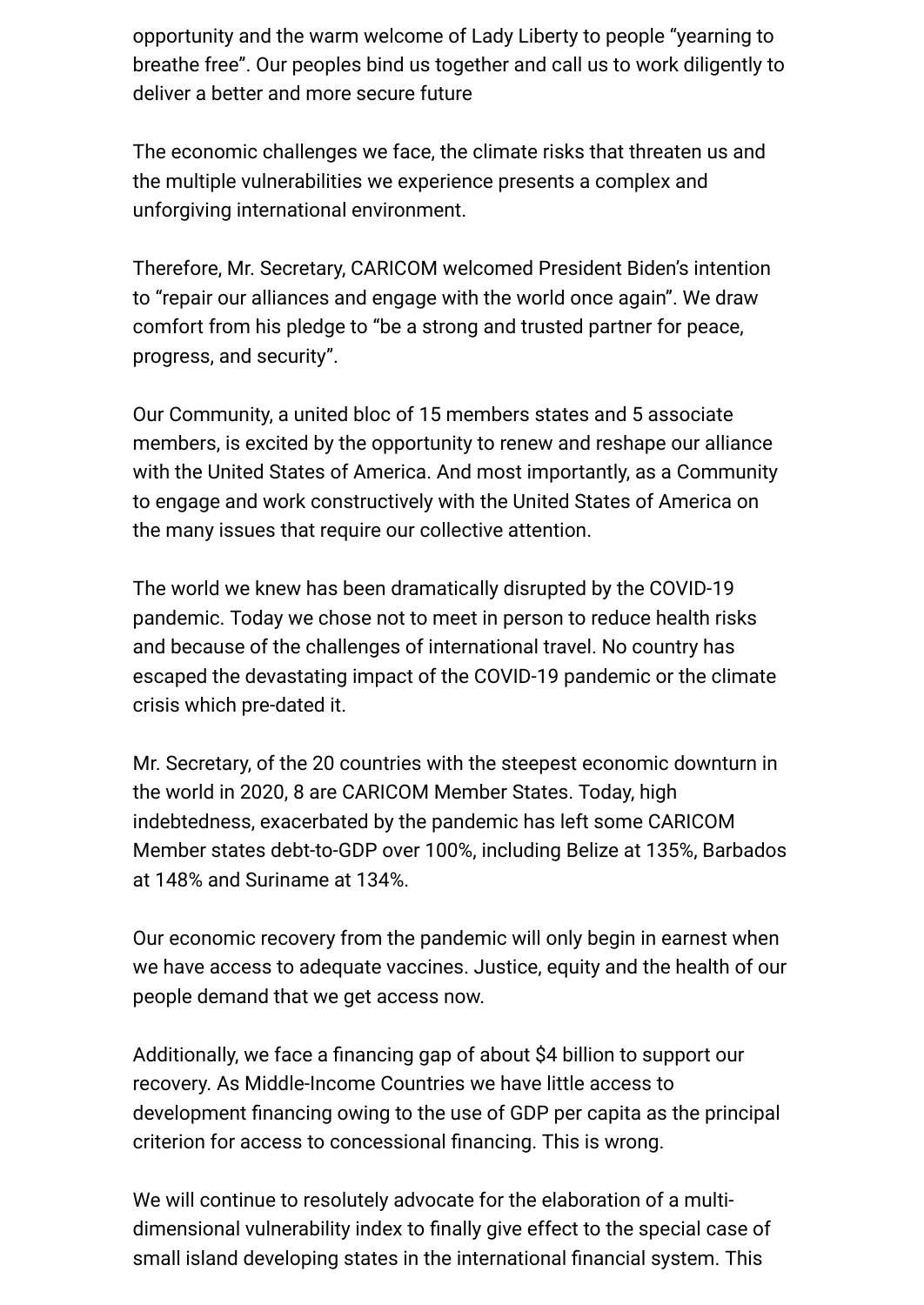new index is absolutely required to enable small island developing states and countries with low lying coastal regions to weather the devastating effects of the pandemic and climate change.

As we reset the CARICOM-USA partnership, CARICOM renews its commitment to our democratic traditions, respect for the rule of law, including international law, and the peaceful settlement of disputes. Recent events demonstrate that elections cannot be taken for granted. Together we must work to strengthen democratic institutions which guarantee free and fair elections in all our countries.

Two of our member states are engaged in cases before the International Court of Justice. Valuable resources are being diverted on resolving centuries old disputes. These cases are necessary in order to preserve our territorial integrity and to exercise sovereignty over our land and seas and resources. The ability of our members to sustainably harness natural resources within internationally recognized boundaries is critical as we seek economic development and diversification as well as energy security.

We welcome the continued commitment of your Government to these processes.

Mr. Secretary, colleagues, the transshipment of drugs through the Caribbean continues to be a threat to our institutions. We witness increasing flows of drug planes and boats, more militarized smugglers, and the corrosive effect of corruption on our institutions and societies associated with the narco-trafficking. We have an enduring duty to fight narco-trafficking. We expect to deepen our partnership and remain unswervingly committed to defeating this menace.

We believe that immigration should feature prominently on our agenda. The welfare of our citizens as they move and reside is of paramount importance. Legal and humane treatment is our north star. Caribbean people move north seeking opportunity and want a clear path to legal status. Similarly, Americans travel south to invest and reside, and we offer clear regimes for regularity. There is an urgent need to collaborate to build systems that are workable and transparent so that we reduce the threat of illegal migration.

Urgent action must be taken at the upcoming COP26. We therefore welcome the United States' renewed international engagement and leadership to address climate change and disaster resilience, including the recent initiative for economic cooperation with small island developing